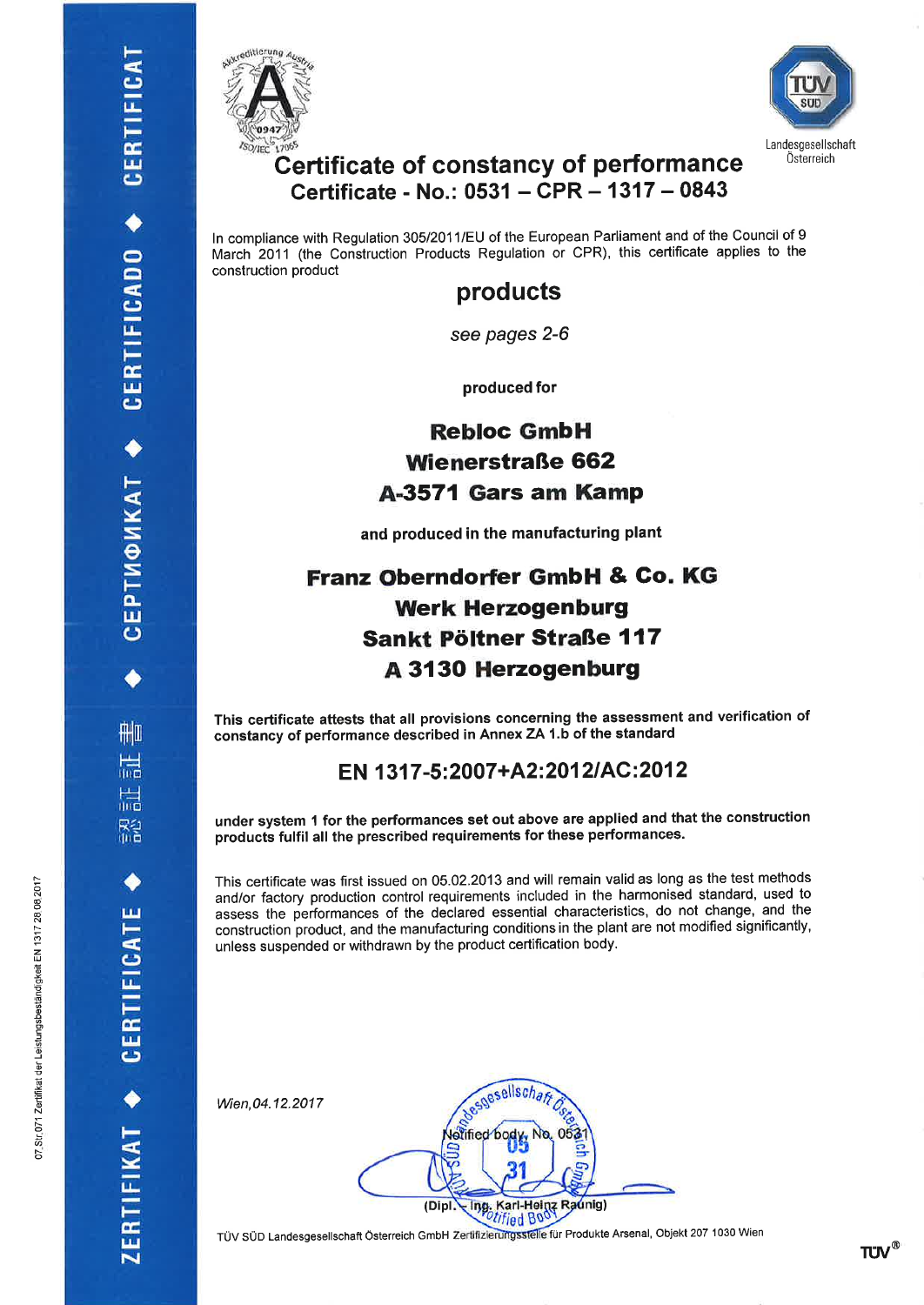





## Certificate of constancy of performance<br>Certificate - No.: 0531 - CPR - 1317 - 0843

#### **REBLOC RB80\_8**

| Containment level:                   | N2         | H1               | l 1              |
|--------------------------------------|------------|------------------|------------------|
| Impact severity:                     | в          | в                | в                |
| Normalized working width:            | W3         | W4               | W4               |
| Normalized dynamic deflection: 0.5 m |            | 0.8 <sub>m</sub> | 0.8 <sub>m</sub> |
| Normalized vehicle intrusion:        |            | VI4              | VI4              |
| Resistance to snow removal:          | <b>NPD</b> | <b>NPD</b>       | <b>NPD</b>       |
| Assessment report number:            |            | 27917 1 Rev1     |                  |

#### **REBLOC RB80L 8\***

| * This system is a renamed modification based on REBLOC RB80_8_H1/W4 |                  |
|----------------------------------------------------------------------|------------------|
| Containment level:                                                   | Η1               |
| Impact severity:                                                     | в                |
| Normalized working width:                                            | W <sub>5</sub>   |
| Normalized dynamic deflection:                                       | 0.8 <sub>m</sub> |
| Normalized vehicle intrusion:                                        | VI4              |
| Resistance to snow removal:                                          | <b>NPD</b>       |
| Assessment report number:                                            | 56903 1 Rev1     |

## REBLOC RB100\_8

| Containment level:             | H <sub>2</sub>   | H4b              |
|--------------------------------|------------------|------------------|
| Impact severity:               | R                | R                |
| Normalized working width:      | W <sub>5</sub>   | W <sub>6</sub>   |
| Normalized dynamic deflection: | 1.0 <sub>m</sub> | 1.4 <sub>m</sub> |
| Normalized vehicle intrusion:  | VI5              | VI <sub>6</sub>  |
| Resistance to snow removal:    | <b>NPD</b>       | <b>NPD</b>       |
| Assessment report number:      |                  | 27917 2          |

#### REBLOC RB100H\_2\_H3/W6

| Containment level:             | H <sub>3</sub>  |
|--------------------------------|-----------------|
| mpact severity:                | в               |
| Normalized working width:      | W <sub>6</sub>  |
| Normalized dynamic deflection: | $1,2 \text{ m}$ |
| Normalized vehicle intrusion:  | VI <sub>9</sub> |
| Resistance to snow removal:    | <b>NPD</b>      |
| Assessment report number:      | 19887           |

## REBLOC RB100H\_3\_H3/W6

| Containment level:             | H <sub>3</sub>  |
|--------------------------------|-----------------|
| Impact severity:               | в               |
| Normalized working width:      | W <sub>6</sub>  |
| Normalized dynamic deflection: | 1,2 m           |
| Normalized vehicle intrusion:  | VI <sub>9</sub> |
| Resistance to snow removal:    | <b>NPD</b>      |
| Modification report number:    | 725081492       |

Wien, 04.12.2017

Notified body, No. Ġ. Karl-Heinz Raunig) (Diptz Ing

TÜV SÜD Landesgesellschaft Österreich GmbH Zertifizierungsstelle tich Produkte Arsenal, Objekt 207 1030 Wien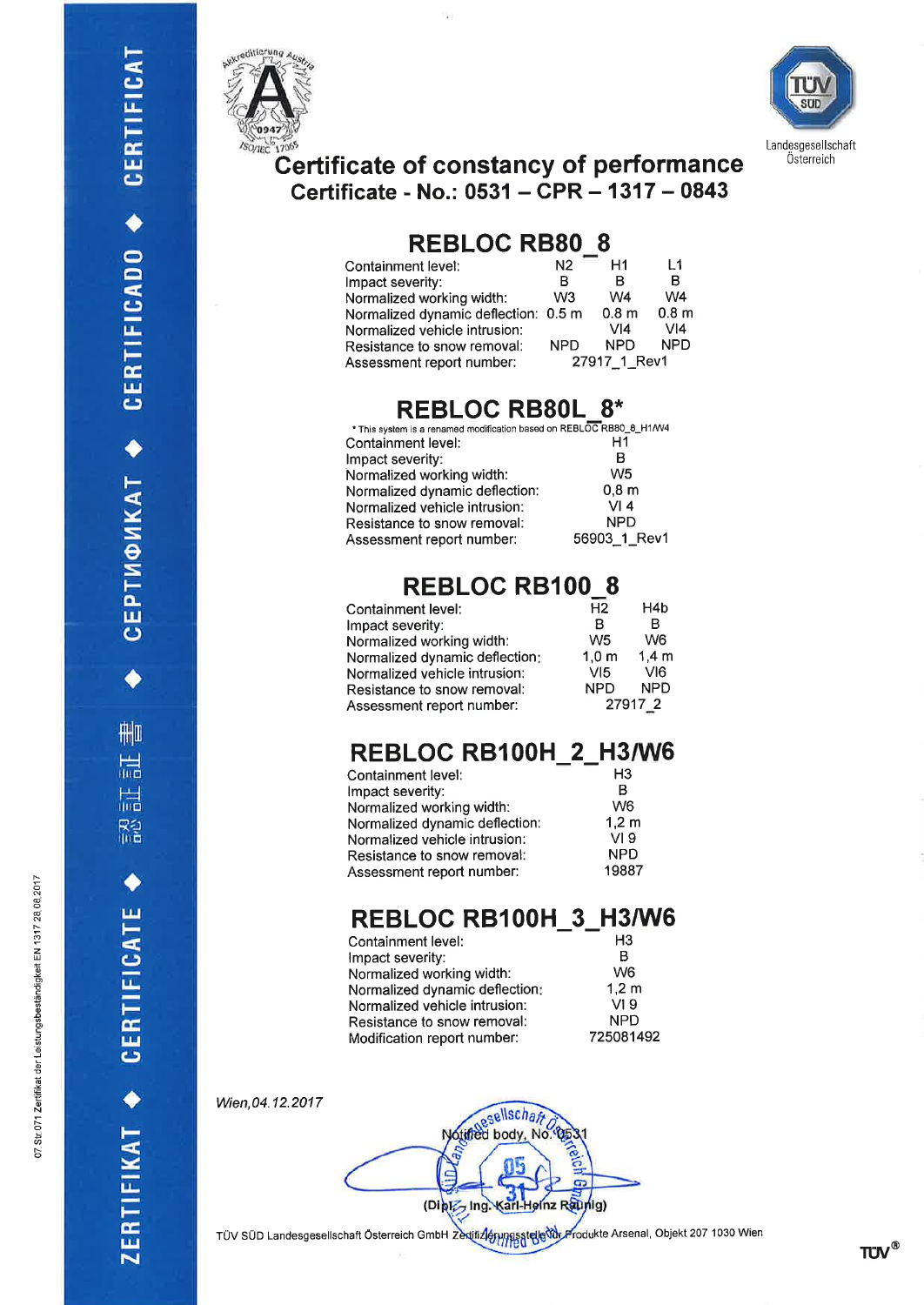



#### **Certificate of constancy of performance** Certificate - No.: 0531 – CPR – 1317 – 0843

## REBLOC RB100H 4 H3/W6

| Containment level:             | H3              |
|--------------------------------|-----------------|
| Impact severity:               | в               |
| Normalized working width:      | W <sub>6</sub>  |
| Normalized dynamic deflection: | $1,2 \text{ m}$ |
| Normalized vehicle intrusion:  | VI <sub>9</sub> |
| Resistance to snow removal:    | <b>NPD</b>      |
| Modification report number:    | 725081492       |
|                                |                 |

## **REBLOC RB100\_2\_H2/W5**

| Containment level:             | H2               |
|--------------------------------|------------------|
| Impact severity:               | R                |
| Normalized working width:      | W <sub>5</sub>   |
| Normalized dynamic deflection: | 0.9 <sub>m</sub> |
| Normalized vehicle intrusion:  | VI 5             |
| Resistance to snow removal:    | <b>NPD</b>       |
| Assessment report number:      | 27925 Rev01      |

#### REBLOC NB100/300\_8\_H2/W4

| Containment level:             | H <sub>2</sub>   |
|--------------------------------|------------------|
| Impact severity:               | в                |
| Normalized working width:      | W <sub>4</sub>   |
| Normalized dynamic deflection: | 0.3 <sub>m</sub> |
| Normalized vehicle intrusion:  | VI1              |
| Resistance to snow removal:    | <b>NPD</b>       |
| Assessment report number:      | 24279_Rev1       |

#### REBLOC RB80A\_8\_H2/W1

| H <sub>2</sub>   |
|------------------|
| в                |
| W <sub>1</sub>   |
| 0.0 <sub>m</sub> |
| VI <sub>2</sub>  |
| <b>NPD</b>       |
| 27926            |
|                  |

## **REBLOC RB100A\_8\_H2/W1\***

| * This system is a renamed modification based on REBLOC RB80A_8_H2/W |                  |
|----------------------------------------------------------------------|------------------|
| Containment level:                                                   | H <sub>2</sub>   |
| Impact severity:                                                     | в                |
| Normalized working width:                                            | W <sub>1</sub>   |
| Normalized dynamic deflection:                                       | 0.0 <sub>m</sub> |
| Normalized vehicle intrusion:                                        | VI <sub>2</sub>  |
| Resistance to snow removal:                                          | <b>NPD</b>       |
| Modification report number:                                          | 30431            |

Wien, 04.12.2017

esellschaft officed body, No.  $\overline{a}$ Karl-Heinz Raunig) (Dipt)

TÜV SÜD Landesgesellschaft Österreich GmbH Zertharen und Kar Produkte Arsenal, Objekt 207 1030 Wien

**TUV®**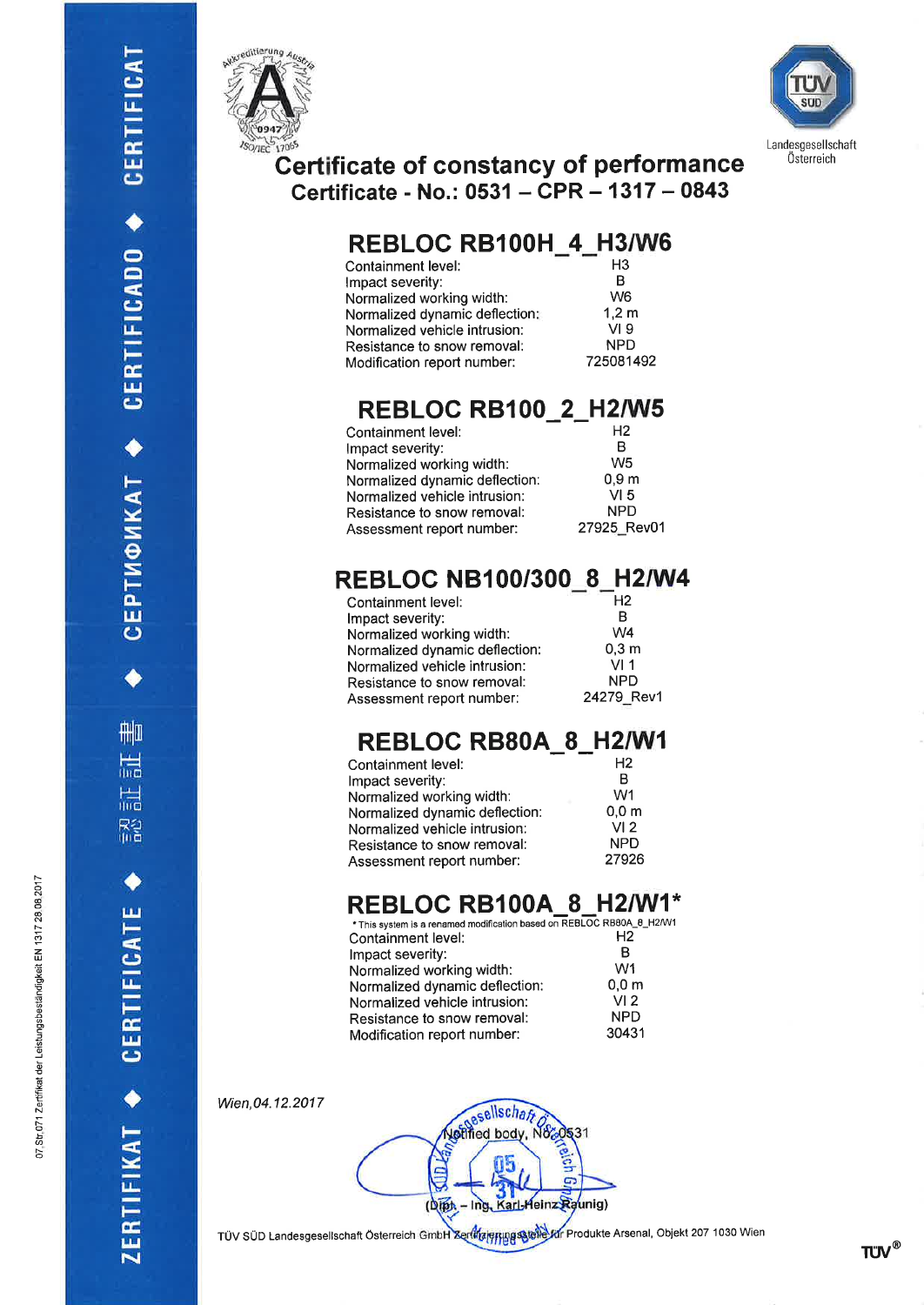刪

温

ZERTIFIKAT + CERTIFICATE

CEPTM©MKAT ◆ CERTIFICADO ◆ CERTIFICAT





# Certificate of constancy of performance<br>Certificate - No.: 0531 - CPR - 1317 - 0843

#### REBLOC RB80H\_8\_H2/W5

| Containment level:             | H <sub>2</sub>   |
|--------------------------------|------------------|
| Impact severity:               | в                |
| Normalized working width:      | W <sub>5</sub>   |
| Normalized dynamic deflection: | 1.1 <sub>m</sub> |
| Normalized vehicle intrusion:  | VI4              |
| Resistance to snow removal:    | <b>NPD</b>       |
| Assessment report number:      | 21605 Rev1       |
|                                |                  |

#### REBLOC RB80L\_4\_N2/W4

| Containment level:             | N2               |
|--------------------------------|------------------|
| Impact severity:               | R                |
| Normalized working width:      | W4               |
| Normalized dynamic deflection: | 0.8 <sub>m</sub> |
| Resistance to snow removal:    | <b>NPD</b>       |
| Assessment report number:      | 32731            |

#### REBLOC RB60H\_12\_N2/W4

| Containment level:             | N <sub>2</sub>   |
|--------------------------------|------------------|
| Impact severity:               | в                |
| Normalized working width:      | W4               |
| Normalized dynamic deflection: | 1.0 <sub>m</sub> |
| Resistance to snow removal:    | <b>NPD</b>       |
| Assessment report number:      | 32733            |
|                                |                  |

## REBLOC RB84XEA\_8\_H2/W1

| Containment level:             | H <sub>2</sub>   |
|--------------------------------|------------------|
| Impact severity:               | R                |
| Normalized working width:      | W <sub>1</sub>   |
| Normalized dynamic deflection: | 0.0 <sub>m</sub> |
| Normalized vehicle intrusion:  | VI3              |
| Resistance to snow removal:    | <b>NPD</b>       |
| Assessment report number:      | 40550 Rev1       |

## REBLOC RB85BF\_8\_H2/W5

| Containment level:             | H <sub>2</sub>   |
|--------------------------------|------------------|
| mpact severity:                | в                |
| Vormalized working width:      | W <sub>5</sub>   |
| Normalized dynamic deflection: | 0.1 <sub>m</sub> |
| Normalized vehicle intrusion:  | VI 1             |
| Resistance to snow removal:    | <b>NPD</b>       |
| Assessment report number:      | 40552 Rev1       |
|                                |                  |

Wien, 04.12.2017

esgesellschar **Notified** Raunig) (Dip **hofified Boons** 

TÜV SÜD Landesgesellschaft Österreich GmbH Zertifizierungsstelle für Produkte Arsenal, Objekt 207 1030 Wien

 $TUV^{\tiny{\textcircled{\tiny{R}}}}$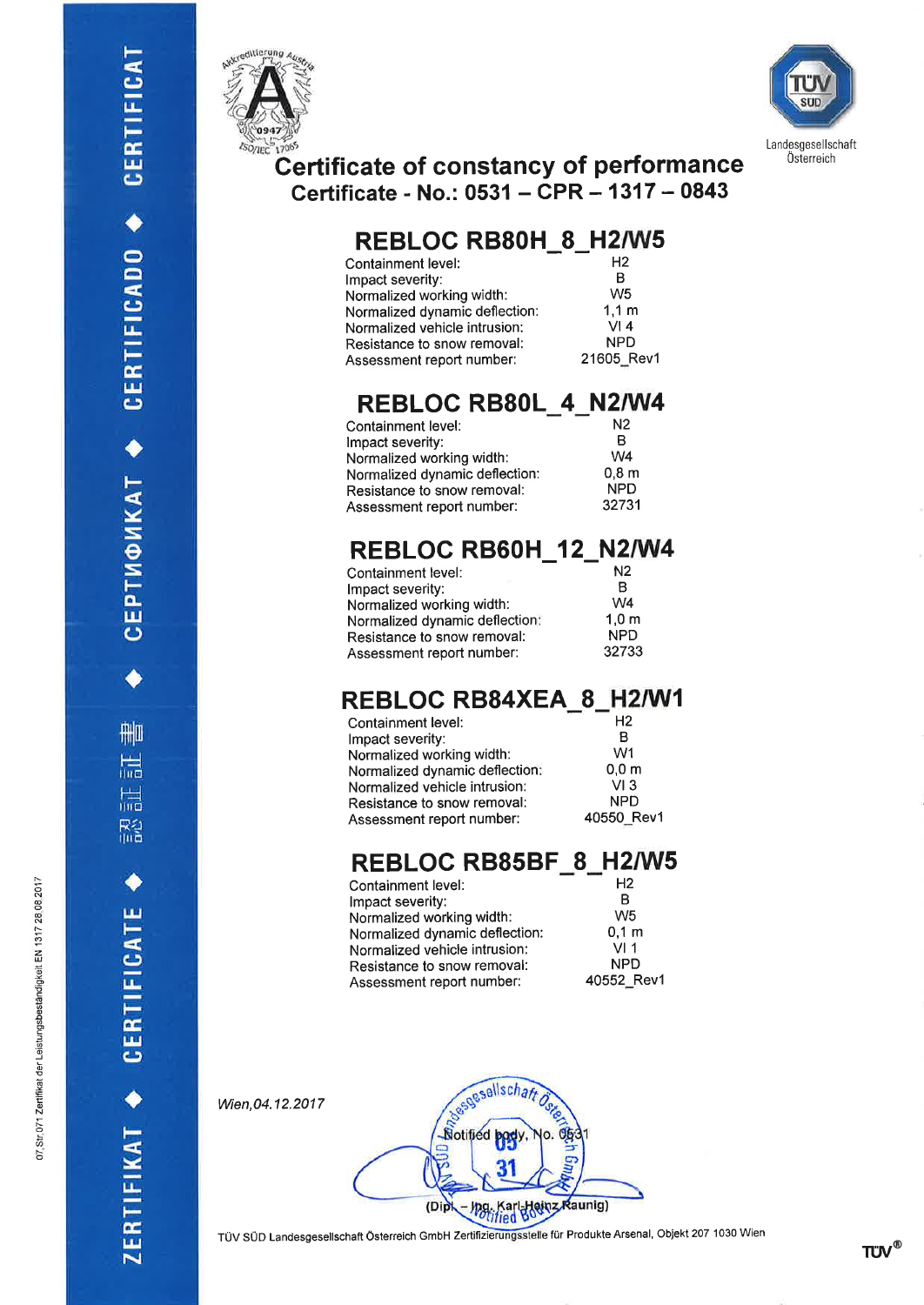





#### Certificate of constancy of performance Certificate - No.: 0531 - CPR - 1317 - 0843

## \_8\_H3/W5 REBLOC NBl OOH/3OO

| Containment level:             | H <sub>3</sub> |
|--------------------------------|----------------|
| Impact severity:               | C              |
| Normalized working width:      | W <sub>5</sub> |
| Normalized dynamic deflection: | 0,6m           |
| Normalized vehicle intrusion:  | VI4            |
| Resistance to snow removal:    | <b>NPD</b>     |
| Assessment report number:      | 40553 Rev1     |
|                                |                |

#### REBLOC RB110L\_8\_H2/W5

| H <sub>2</sub>  |
|-----------------|
| в               |
| W <sub>5</sub>  |
| $1,0 \text{ m}$ |
| VI4             |
| <b>NPD</b>      |
| 48309 Rev1      |
|                 |

## REBLOC RB80S\_12\_H1/W4

| Containment level:             | H1               |
|--------------------------------|------------------|
| Impact severity:               | R                |
| Normalized working width:      | W4               |
| Normalized dynamic deflection: | 1.0 <sub>m</sub> |
| Normalized vehicle intrusion:  | VI <sub>5</sub>  |
| Resistance to snow removal:    | <b>NPD</b>       |
| Assessment report number:      | 56902_1_Rev1     |
|                                |                  |

#### REBLOC RB80S\_12\_N2/W4\*

| * This system is a renamed modification based on REBLOC RB60H_12_N2/W |                  |
|-----------------------------------------------------------------------|------------------|
| Containment level:                                                    | N <sub>2</sub>   |
| Impact severity:                                                      | R                |
| Normalized working width:                                             | W <sub>4</sub>   |
| Normalized dynamic deflection:                                        | 1.0 <sub>m</sub> |
| Resistance to snow removal:                                           | <b>NPD</b>       |
| Modification report number:                                           | 56902 3          |
|                                                                       |                  |

#### REBLOC RB100SF\_8\_H4b/W4

| Containment level:             | H <sub>4</sub> b |
|--------------------------------|------------------|
| Impact severity:               | в                |
| Normalized working width:      | W <sub>4</sub>   |
| Normalized dynamic deflection: | 0.8 <sub>m</sub> |
| Normalized vehicle intrusion:  | VI 8             |
| Resistance to snow removal:    | <b>NPD</b>       |
| Assessment report number:      | 67441_Rev1       |

Wien,04.12.2017

ERTIFIKAT + CERTIFICATE

05 Ing. Karl-Heinz Rayhig) (D

esgesellschar Motified body, No.

TÜV SÜD Landesgesellschaft Österreich GmbH Zertifizierungsstelle für Produkte Arsenal, Objekt 207 1030 Wien